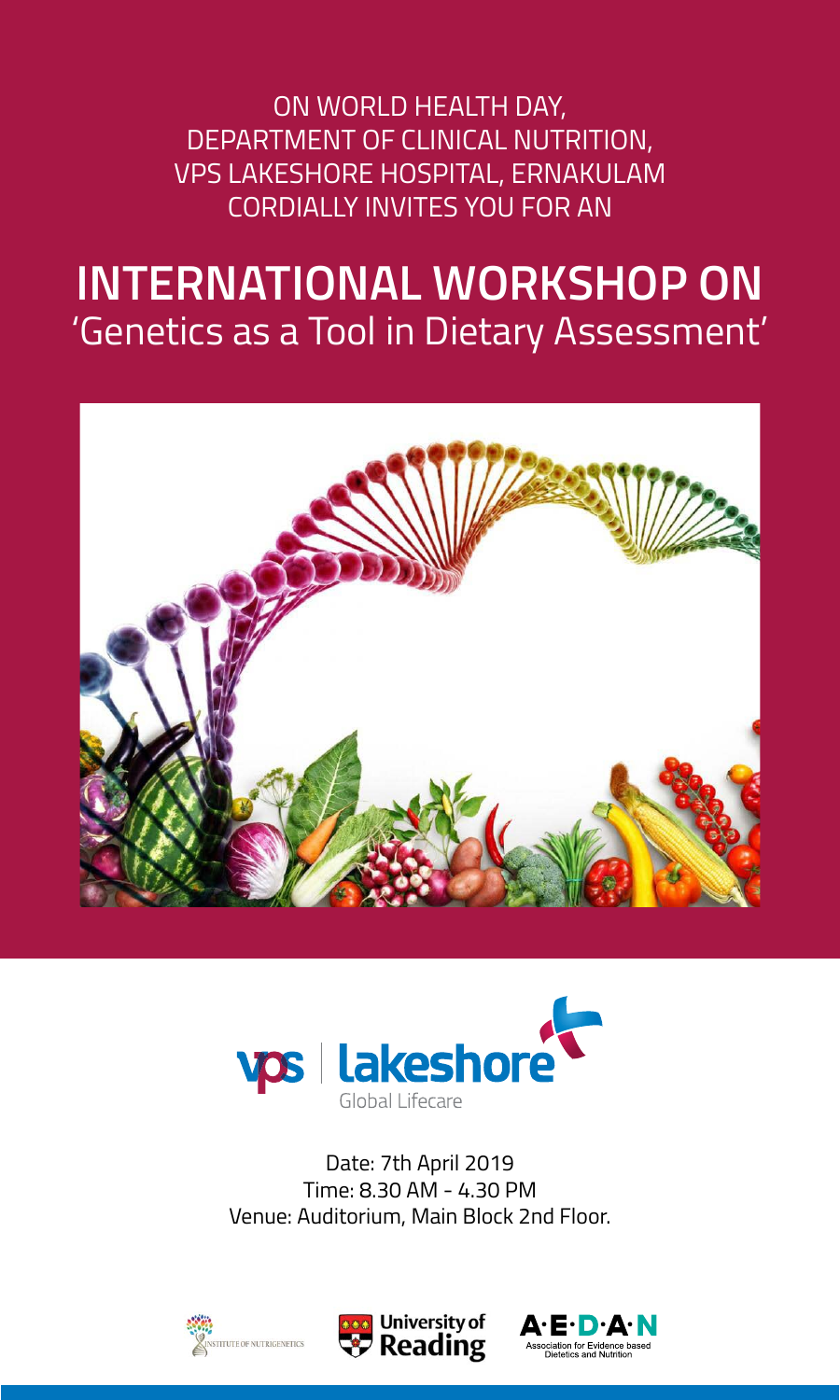# **Designed for Doctors, Dietitians, Clinicians, Health Professionals and Nutrition Scientists from academia and industry**

#### Organized by

Dept. of Clinical Nutrition, VPS Lakeshore Hospital, Ernakulam, Kerala

in association with

AEDAN (Association for Evidence Based Dietetics And Nutrition), Kochi

#### by

Dr. VIMAL S. KARANI, Assistant Professor, Nutrigenetics, University of Reading, U.K.

&

Ms. JANANI TAMILVANAN, Founder & Director, Institute of Nutrigenetics, Coimbatore

**This workshop style course will provide the fundamental concepts of nutrigenetics, and personalised nutrition through cutting-edge presentations and hands on experiences.**

The objectives of this workshop are to allow clinicians, especially dietitians to gain an understanding of:

- <sup>l</sup> Concepts in genetics and nutrition (basic concepts, technical terms and technology involved);
- $\bullet$  How to interpret the findings in modern genetic research;
- How can nutritional genomics be applied to optimize health, fitness, prevent and treat diseases;
- How to read, understand and interpret nutrigenomics research; and
- How can nutritional genomics be used to transform nutrition and dietetics practice - case studies.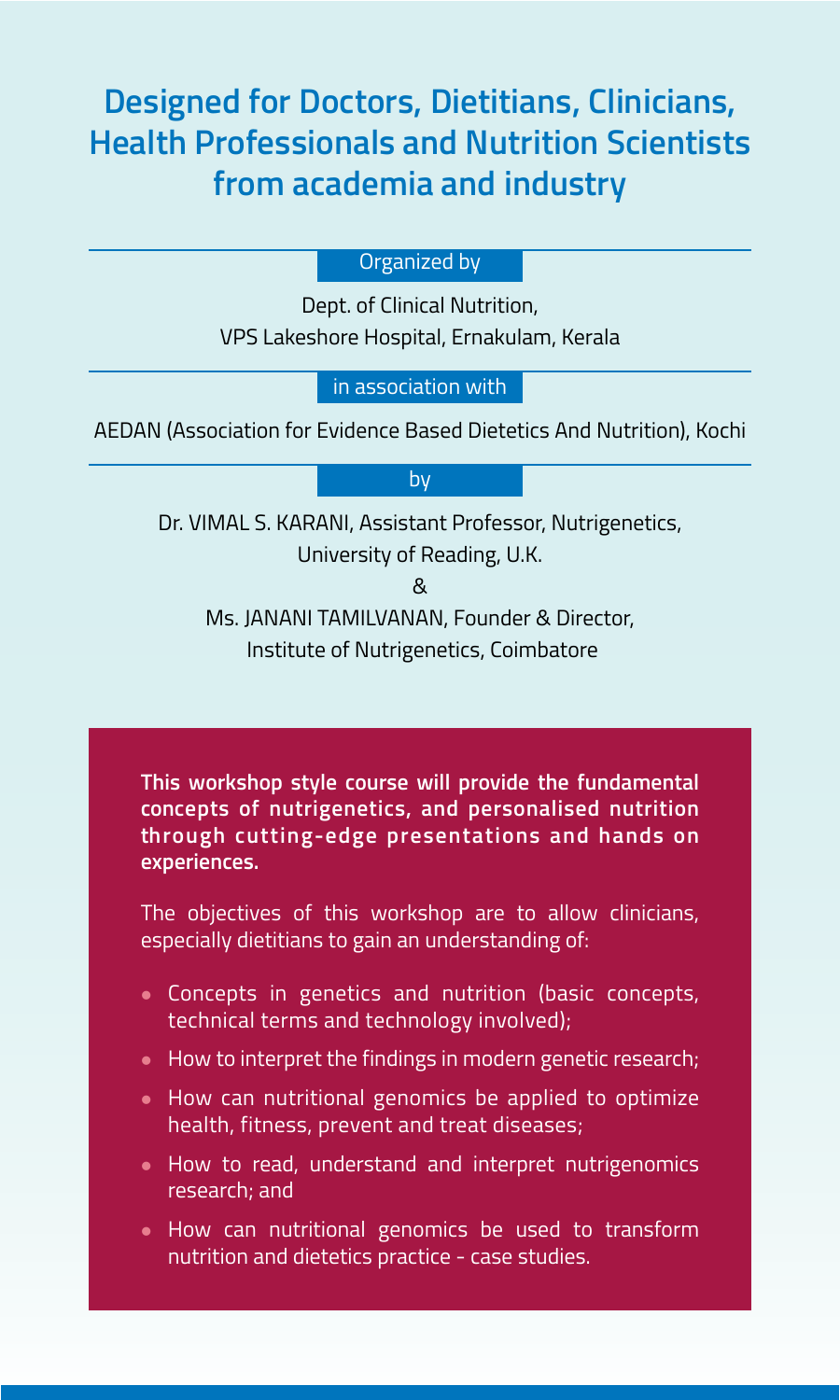## **PROGRAM SCHEDULE**

Genetics as a Tool in Dietary Assessment

8.30 AM – 9.00 AM: Registration/ Verification

9.00 AM: Silent Prayer

9.05 AM – 9.15 AM: Inauguration followed by scientific session

#### SESSION 1

#### **FUNDAMENTALS OF GENETICS**

# **PRESENTER: DR. VIMAL S. KARANI, Assistant Professor, University of Reading, U.K.**

9.15 AM – 9.45 AM: ABC's of Genetics

9.45 AM – 10.45 AM: What is Nutrigenetics all about?

10.45 AM – 11 AM: TEA BREAK

11.00 AM – 11.45 AM: The Science behind personalised nutrition

11.45 AM – 12.15 PM: Quiz

12.15 PM – 01.00 PM: LUNCH BREAK

## SESSION 2

#### **TRANSLATING NUTRIGENETICS INTO DIETARY PRACTICE**

# **PRESENTER: MS. JANANI TAMILVANAN, Director, Institute of Nutrigenetics**

1.00 PM – 1.30 PM: Introduction to genetic testing for nutrition

1.30 PM – 2.00 PM: Genetics as a tool in dietetics practice

2.00 PM – 4.00 PM: HANDS- ON TRAINING ON INTEPRETING PN REPORTS

4.00 PM – 4.15 PM: AEDAN ACTVITY BRIEFING

4.15 PM: VOTE OF THANKS.

4.20 PM – TEA BREAK.